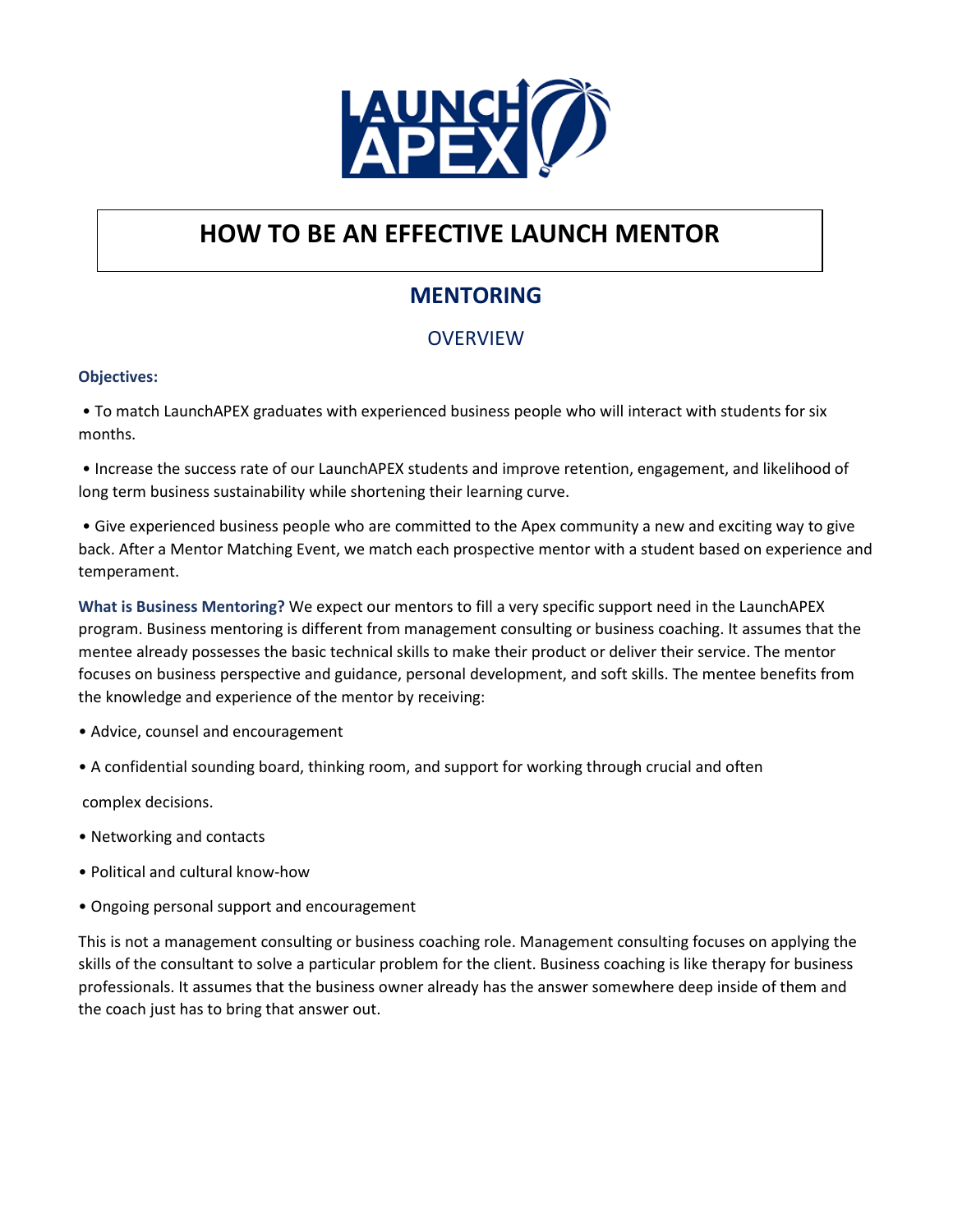### **THE MENTOR**

#### **Profile:**

- Our Mentors come in a variety of forms:
	- o Successful entrepreneur in business full-time at least 2-3 years
	- o Experienced business professional
	- o Retired business person with a successful background
- Personal attributes:
	- o Strong desire to help others grow and develop.
	- o Strong and active listening skills (2/3 listening, 1/3 talking).
	- o Good at asking questions and avoiding preaching
	- o Able to understand, deal with, and be sensitive to differences

#### **Expectations:**

- Commit to working with their Mentee for 6 months
- Be available to meet with their Mentee ideally every 2-3 weeks and connect by phone or email the other weeks.

• Share tools, books, and ways of thinking that have helped you to overcome obstacles in starting and operating a business

#### **Benefits to the Mentor:**

In the most successful business mentoring relationships there is always something in it for the mentor, not just for the mentee. Benefits for the business mentor can include:

- Personal development growing by growing others
- Opportunity to give back and share in the good will from helping others
- Practice in listening, giving feedback and adapting your leadership style
- Recognized as a leader and contributor
- Networking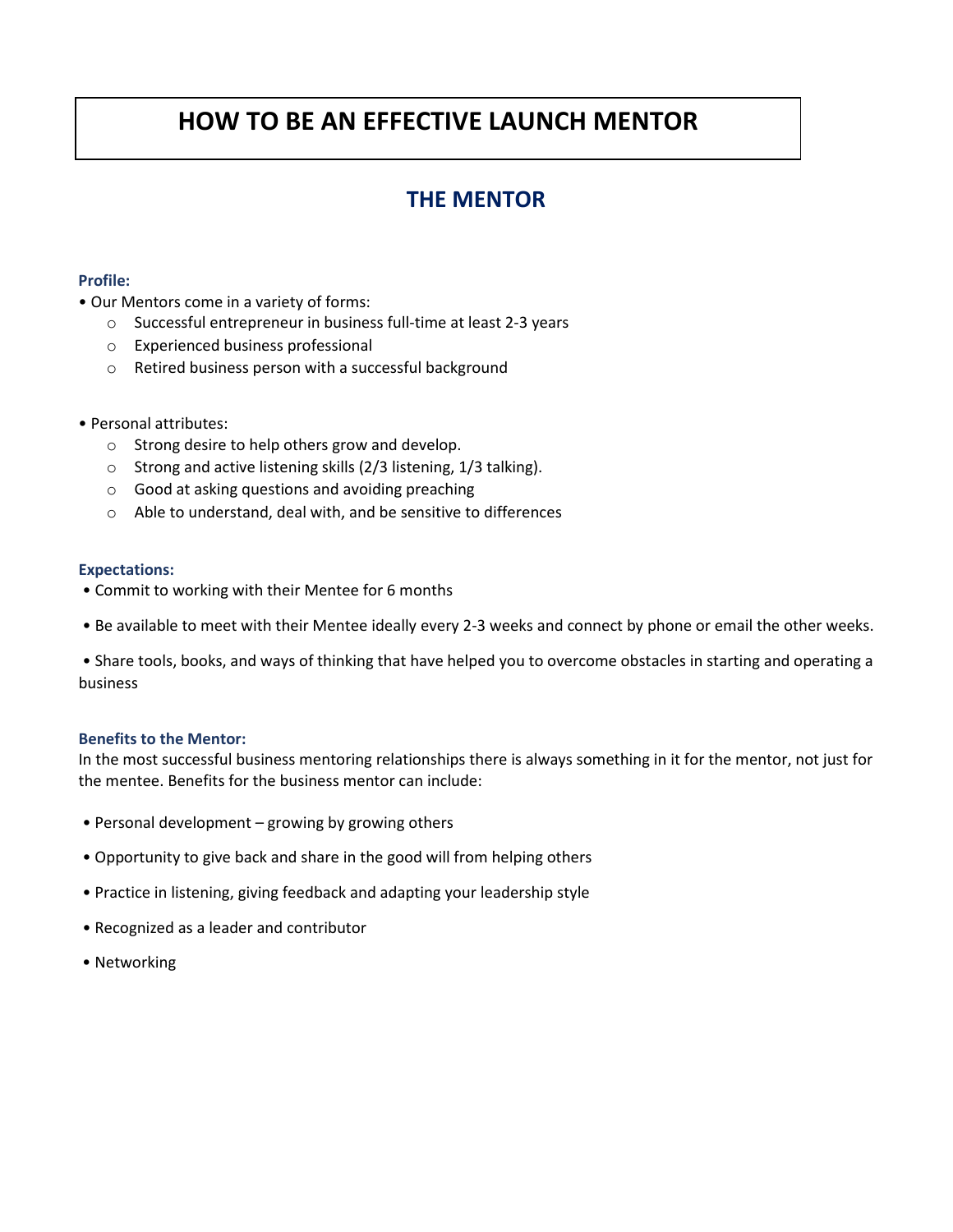#### **How the Mentor should MANAGE the mentoring relationship**:

• The Mentor is asked to guide the relationship. *(We ask the Mentee to guide the relationship)*This includes initiating contact and establishing day/time/location of future face to face meetings.

• Mentor should send a friendly reminder to the Mentee "Looking forward to seeing you tomorrow at (location)."

• After 3 or 4 meetings, invite the mentees to evaluate the relationship and ask "How can I make it better for you?"

• It is likely your biggest challenge will be to keep attendance high. When your Mentee misses a session, ask questions to learn any underlying issues.

#### **How the Mentor should BUILD the mentoring relationship:**

• The goal of your first meeting is primarily to establish trust, show you care, make a personal connection and build a relationship that bridges the gap and focuses on what you share in common rather than your differences. We have learned if this doesn't happen at the beginning, sometimes your first meeting may also be your last meeting.

• Show vulnerability. Your mentee is more likely to relate to you if you are modest and open than if you appear proud and on a pedestal.

• Mentees can sometimes feel intimidated. Help them understand there are no wrong answers and the only failure is to stop trying!

• Make yourself accessible to your mentee. Honor your meeting commitments.

• Follow through on any actions you pick up in your meetings, thereby demonstrating to the mentee your commitment and your professionalism. "Do as I do" is a good motto for the business mentor.

• Communicate openly and honestly with compassion and tact. Make sure your tough love is seasoned with respect.

• Be a Cheerleader! Your role is to uplift and encourage.

• Be willing to adjust your style as the mentoring relationship develops.

• If your mentee seeks a grant or loan, you may be asked to participate in the application review process.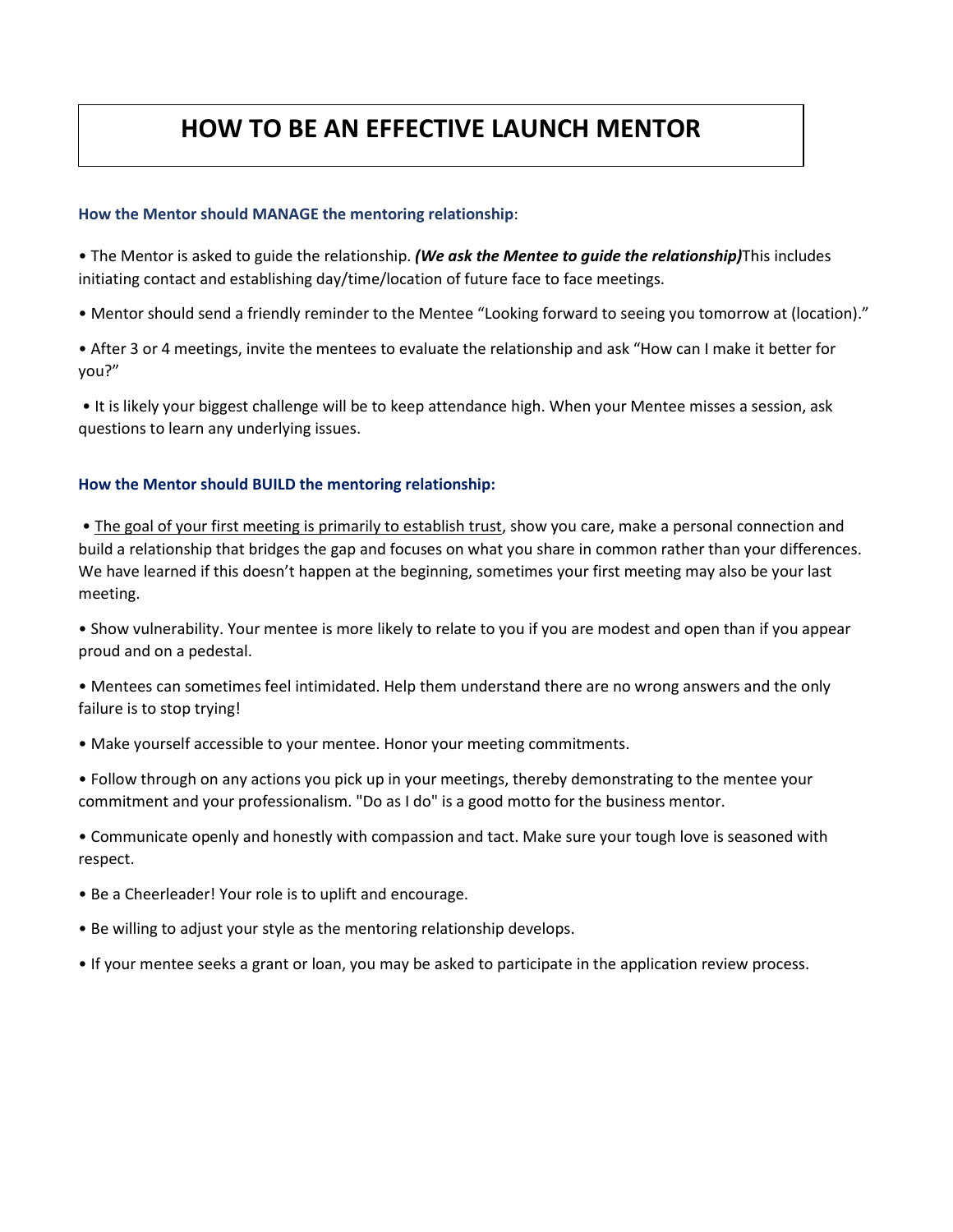#### **PROPOSED AGENDA for your First Meeting: (allow extra time for the first meeting):**

#### **The objectives of your first Mentor meeting:**

- To get to know each other better
- To articulate and agree on expectations and objectives
- To discuss and agree on ground rules including a schedule with meeting dates, time and location.
- Discuss and understand the confidentiality rules.

1. Each of you share about your business and a little about your family.

2. Mentee - why did I decide to start this business? What do I hope to gain personally from this adventure? What were some of the things I learned about my business and about myself during the past 10 weeks of the Launch class? Do I have another full or part time job? How will I prioritize my time and maintain balance in my life?

3. Mentor – what do I like about my job these days? What are some frustrations of my job? What attracted me to apply to be a Mentor? Why am I happy to be YOUR mentor?

4. Mentee – Please identify 2-5 specific business challenges you'd like to work on with your mentor. Which are the most important right now?

5. Review your calendars and set the day/time/location for your future meetings. It works best to establish a consistent time to meet each month. Consider trying to meet every 2- 3 weeks face to face and through email/text the other weeks.

6. Each session the Mentee should set a Business Accountability. It should be achievable and not intimidating. Start off small and build on your success. "In the next 2 weeks I will commit to getting my business cards printed, or finally finishing my website, or talking to 5 prospective customers, or identifying 3 suppliers I can work with…"

#### **PROPOSED AGENDA for your Regular Meetings**:

- 1. Relationship building: Mentor and Mentee: How is life going? How is your family?
- 2. Business checkup from Mentee:
- a. In my business here are some POSITIVE things that happened since we last met. Discussion…
- b. In my business here are some CHALLENGING things that happened since we last met. Discussion…

3. Networking: Often it's easy to isolate myself as an entrepreneur. What have I done recently to build my network of fans, customers or partners?

- 4. Mentee Accountability: When we last met I committed to something. Did I do it?
- 5. Mentee Accountability: What new thing will I commit to doing before we meet again?
- 6. Mentor: How can I help you be successful?
- 7. LaunchLESSON: Mentor shares a business topic (as time permits)
- 8. End of meeting